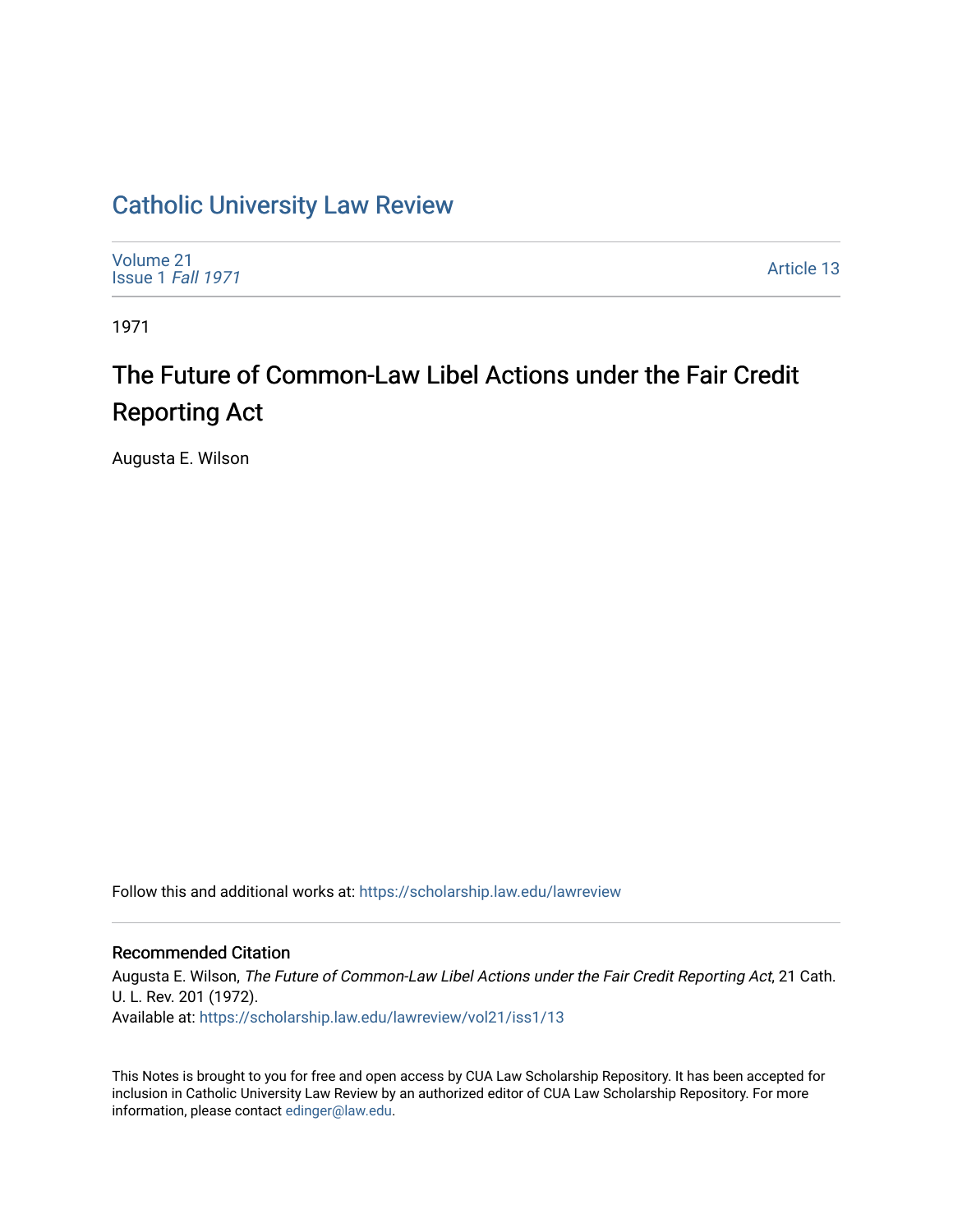### **The Future of Common-Law Libel Actions Under the Fair Credit Reporting Act**

In the past century, society has become more transistory and business relationships have come to span great geographical distances. During the latter part of the same part of the same period, mercantile credit reporting agencies have flourished and grown into a multi-million dollar industry. These agencies report upon the credit, morals, responsibility and general reputation of almost any American who seeks insurance, employment with a large firm, or credit. These agencies sell information to their subscribers under a contract which provides immunity from liability for erroneous information furnished to the subscriber by the agency. Prior to the enactment of the Fair Credit Reporting Act,' the subscriber further agreed that he would not reveal the information reported, particularly not to the subject of the report.

These credit reports range from a simple statement of one's payment record on charge accounts, to detailed investigative reports which delve into the most personal aspects of one's life. The courts have traditionally held such reports to be qualifiedly privileged in the public interest of expediting commerce. The judicial concept of the qualified privilege has thus precluded a person from obtaining legal discovery of what "factual" information is being published concerning him to a third party subscriber from whom he seeks insurance, employment, or credit.

This paper will discuss the Fair Credit Reporting Act, with emphasis on the future of common-law libel actions under the new statute.

#### Background

The general position of the courts in protecting these conditionally privileged reports has subjected the individual right of a person to be free from defamatory characterizations to the broader public policy of encouraging commerce. The judicial spirit and reasoning underlying this general position is plainly expressed in the case of Watwood v. Stone's Mercantile Agency.<sup>2</sup> In that case, a credit report was sent to a subscriber concerning Susie V. Watwood which falsely implied that Miss Watwood was the mother of a child born out of wedlock.<sup>3</sup> Judge Edgerton, in dismissing Miss Watwood's claim, ruled that erroneous derogatory statements made in good faith did not make the agency liable because "the harm that such statements occasionally do to applicants for credit

I. Fair Credit Reporting Act, 15 **U.S.C.A.** § 1681 (1970).

<sup>2.</sup> Watwood v. Stone's Mercantile Agency, 194 F.2d 160 (D.C. Cir. 1952).

<sup>3.</sup> In fact, Susie Watwood used her maiden name in her business but was married to Jacob M. Cohen and had no children.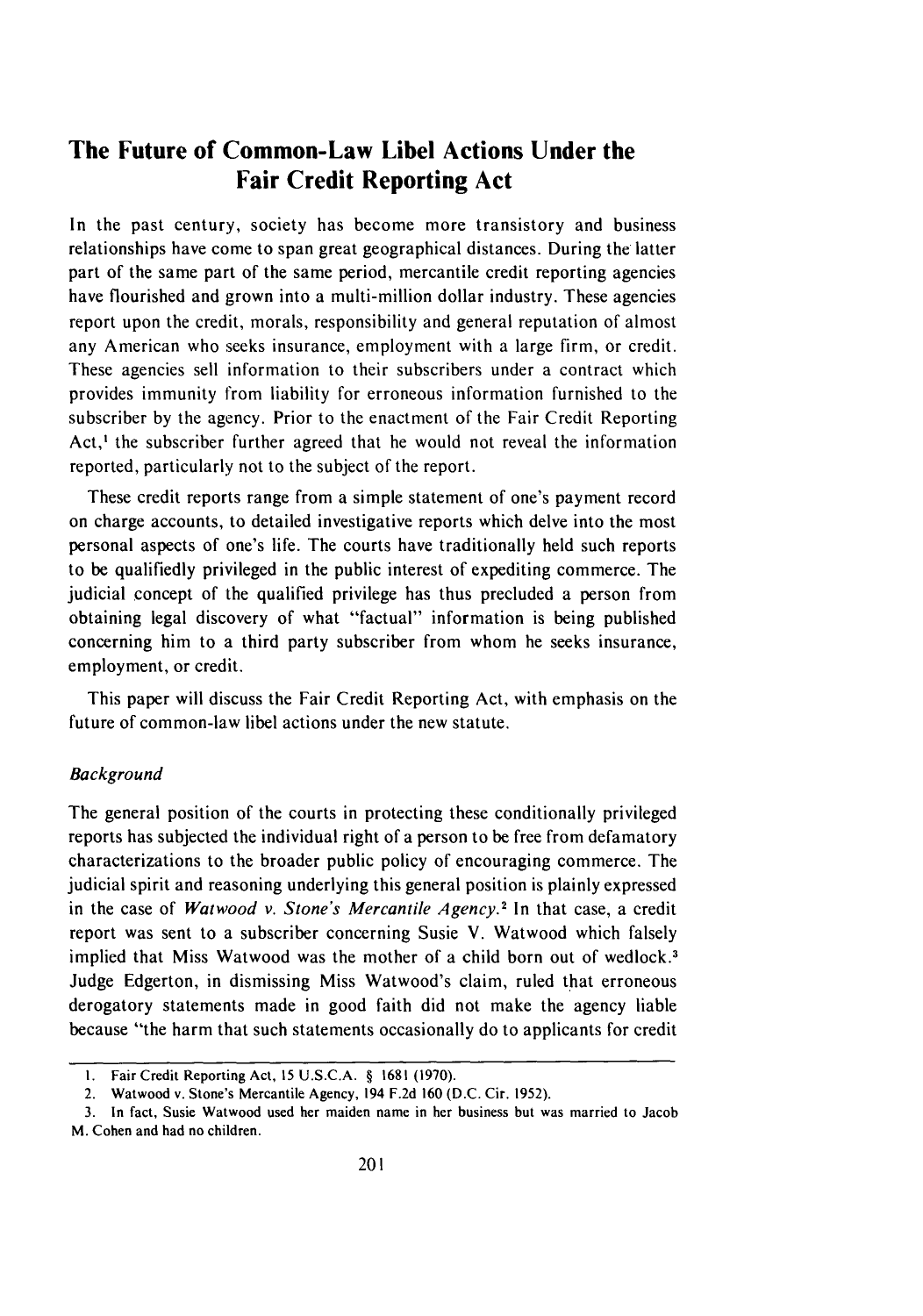is believed to be small in relation to the benefits that subscribers derive from frank reports."' Addressing himself to the principle of qualified privilege, Judge Edgerton stated, "Privilege is of little value if it depends upon the existence of facts that are unknown or unknowable to the person affected."<sup>5</sup>

It would seem that a responsible corporation selling allegedly factual information about an individual would be able to ascertain marital status by a cursory inquiry, and the failure to do so would be evidence of bad faith; but the conditional privilege that the credit reporting bureaus have enjoyed has been so protective that judges seldom reason in this matter.

Numerous state decisions throughout the United States have held that malice is the only element in the credit report that can defeat the conditional privilege.<sup>6</sup> Malice has been variously defined by these courts as actual malice, bad faith, express malice, lack of good faith, ill will, or a wanton and reckless disregard for the rights of the individual. Unless malice can be proved, numerous courts have held, the qualified privilege enables the credit reporting agencies to publish seriously damaging errors as alleged "information" with impunity, despite any fantastic falsehood their negligence creates.

#### Effect of the 1970 Federal *Legislation*

With the enactment of the Fair Credit Reporting Act, the Congress for the first time passed legislation to regulate credit reporting agencies. The importance of the conditional privilege has been greatly diminished by this congressional action. This Credit Reporting Act has provisions under which an individual can discover the nature of the information in his report and it provides a procedure which gives reasonable assurance of correcting any erroneous information. The individual consumer will know when a detailed investigative report is made on him, and if that report contains any adverse information.7 The wall of silence and secrecy, the refusals because "we don't think it feasible at this time," the "privilege" to ruin a person's career or credit because of negligence have been destroyed by the Fair Credit Reporting Act.<sup>8</sup>

8. **15 U.S.C.A. § 16810 provides:** 

Any consumer reporting agency or user of information which is negligent in failing to

<sup>4.</sup> Watwood v. Stone's Mercantile Agency, 194 F.2d at 161.

*<sup>5.</sup> Id.* at 162.

<sup>6.</sup> The majority of states hold that a necessary element of good faith is that the credit report must confine itself to responding to legitimate business requests. When the communication exceeds the requirements of the occasion, the courts have reasoned, as the Supreme Court of South Carolina expressed it, the privilege is lost because the qualified privilege is granted by reason of the occasion. Cullum v. Dun **&** Bradstreet, Inc., 288 S.C. 384, 90 S.E.2d 370, 372 (1955).

<sup>7.</sup> Although the act itself says the consumer should know the "nature and substance" of any adverse information, the credit reporting agencies are interpreting this provision to mean they do not have to show the consumer the report itself. Interview with Jack Anderson, Synidicated Columnist, in Washington, D.C., August 9, 1971.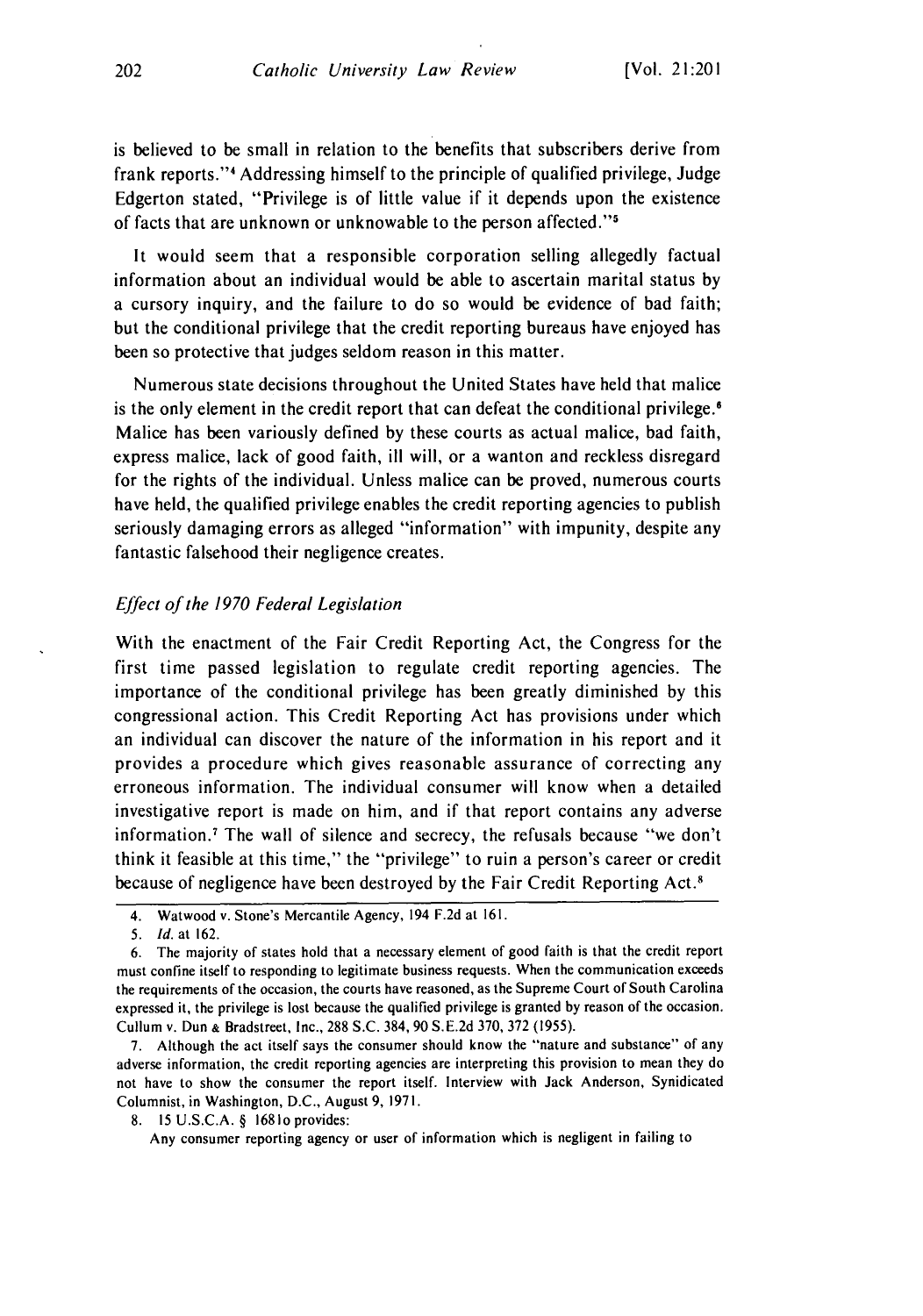comply with any requirement imposed [upon consumer reporting agencies to follow reasonable procedures to assure maximum possible accuracy of the information in all consumer reports on an individual as contained in Sections 1681c, 1681e, 1681i, 1681k (2), 16811, and 1681m] under this subchapter with respect to any consumer is liable to that consumer in an amount equal to the sum of  $-$ 

(I) any actual damages sustained by the consumer as a result of the failure;

(2) in the case of any successful action to enforce any liability under this section,

the costs of the action together with reasonable attorney's fees as determined by the court.

The above-mentioned compliance procedures imposed by the statute upon the credit reporting agencies and the users of the reports are as follows:

(a) 15 **U.S.C.A.** § 168 Ic (1970) regulates the reporting of obsolete information.

(b) 15 U.S.C.A. § 168le (1970) provides:

Compliance procedures

(a) Every consumer reporting agency shall maintain reasonable procedures designed to avoid violations of section 1681c of this title and to limit the furnishing of consumer reports to the purposes listed under section 1681b of this title. These procedures shall require that prospective users of the information identify themselves, certify the purposes for which the information is sought, and certify that the information will be used for no other purpose. Every consumer reporting agency shall make a reasonable effort to verify the identity of a new prospective user and the uses certified by such prospective user prior to furnishing such user a consumer report. No consumer reporting agency may furnish a consumer report to any person if it has reasonable grounds for believing that the consumer report will not be used for a purpose listed in section 1681b of this title.

(b) Whenever a consumer reporting agency prepares a consumer report it shall follow reasonable procedures to assure a maximum possible accuracy of the information concerning the individual about whom the report relates.

(c) 15 U.S.C.A. § 1681i (1970):

Procedure in case of disputed accuracy-Dispute; reinvestigation

(a) If the completeness of accuracy of any item of information contained in his file is disputed by a consumer, and such dispute is directly conveyed to the consumer reporting agency by the consumer, the consumer reporting agency shall within a reasonable period of time reinvestigate and record the current status of that information unless it has reasonable grounds to believe that the dispute by the consumer is frivolous or irrelevant. If after such reinvestigation such information is found to be inaccurate or can no longer be verified, the consumer reporting agency shall promptly delete such information. The presence of contradictory information in the consumer's file does not in and of itself constitute reasonable grounds for believing the dispute is frivolous or irrelevant.

Statement of dispute

(b) If the reinvestigation does not resolve the dispute, the consumer may file a brief statement setting forth the nature of the dispute. The consumer reporting agency may limit such statements to not more than one hundred words if it provides the consumer with assistance in writing a clear summary of the dispute.

Notification of consumer dispute in subsequent consumer reports

(c) Whenever a statement of a dispute is filed, unless there is reasonable grounds to believe that it is frivolous or irrelevant, the consumer reporting agency shall, in any subsequent consumer report containing the information in question, clearly note that it is disputed by the consumer and provide either the consumer's statement or a clear and accurate codification or summary thereof.

Notification of deletion of disputed information

(d) Following any deletion of information which is found to be inaccurate or whose accuracy can no longer be verified or any notation as to disputed information, the consumer reporting agency shall, at the request of the consumer, furnish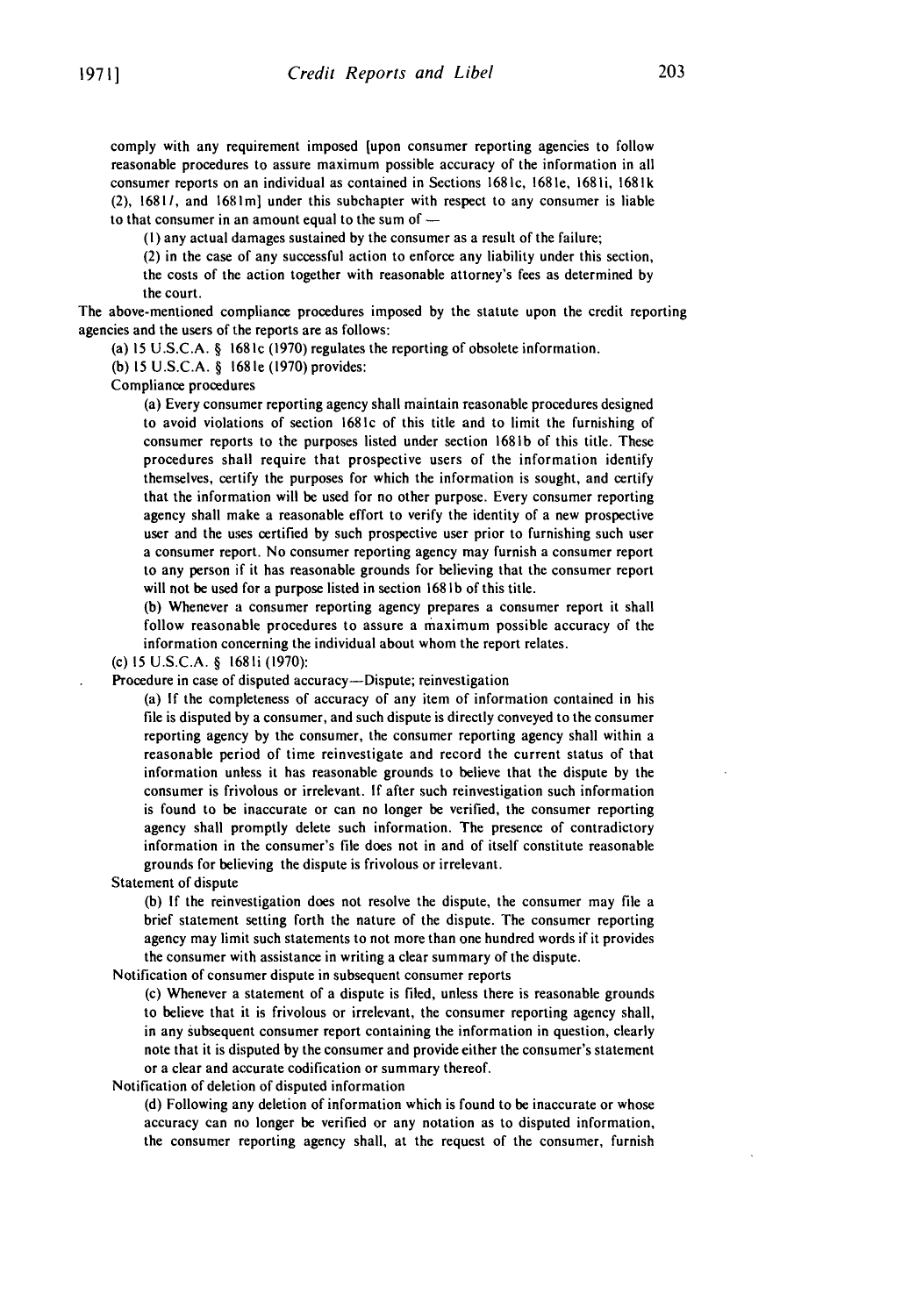However, this statute, which negates much of the previous case law, does not give the individual a *carte blanche* to the courthouse. The individual now has statutory rights to protect his name from defamation; but recovery in an action based upon the discovery proceedings provided in this act will still be intertwined with the common law of each state, particularly as each state court

> notification that the item has been deleted or the statement, codification or summary pursuant to subsection (b) or (c) of this section to any person specifically designated by the consumer who has within two years prior thereto received a consumer report for employment purposes, or within six months prior thereto received a consumer report for any other purpose, which contained the deleted or disputed information. The consumer reporting agency shall clearly and conspicuously disclose to the consumer his rights to make such a request. Such disclosure shall be made at or prior to the time the information is deleted or the consumer's statement regarding the disputed information is received.

(d) 15 U.S.C.A. § 1681k (2)(1970) regulates the furnishing of public record information for employment purposes.

(e) 15 U.S.C.A. § 1681/ (1970):

Restrictions on investigative consumer reports

Whenever a consumer reporting agency prepares an investigative consumer report, ,no adverse information in the consumer report (other than information which is a matter of public record) may be included in a subsequent consumer report unless such adverse information has been verified in the process of making such subsequent consumer report, or the adverse information was received within the three-month period preceding the date the subsequent report is furnished.

(f) 15 U.S.C.A. § 1681m (1970):

Requirements on users of consumer reports-Adverse action based on reports of consumer reporting agencies

(a) Whenever credit or insurance for personal, family, or household purposes, or employment involving a consumer is denied or the charge for such credit or insurance is increased either wholly or partly because of information contained in a consumer report from a consumer reporting agency, the user of the consumer report shall so advise the consumer against whom such adverse action has been taken and supply the name and address of the consumer reporting agency making the report.

Adverse action based on reports of persons other than consumer reporting agencies

(b) Whenever credit for personal, family, or household purposes involving a consumer is denied or the charge for such credit is increased either wholly or partly because of information obtained from a person other than a consumer reporting agency bearing upon the consumer's credit worthiness, credit standing, credit capacity, character, general reputation, personal characteristics, or mode of living, the user of such information shall, within a reasonable period of time, upon the consumer's written request for the reasons for such adverse action received within sixty days after learning of such adverse action, disclose the nature of the information to the consumer. The user of such information shall clearly and accurately disclose to the consumer his right to make such written request at the time such adverse action is communicated to the consumer.

Reasonable procedures to assure compliance

 $\ddot{\phantom{a}}$ 

(c) No person shall be held liable for any violation of this section if he shows by a preponderance of the evidence that at the time of the alleged violation he maintained reasonable procedures to assure compliance with the provisions of subsections (a) and **(b)** of this section.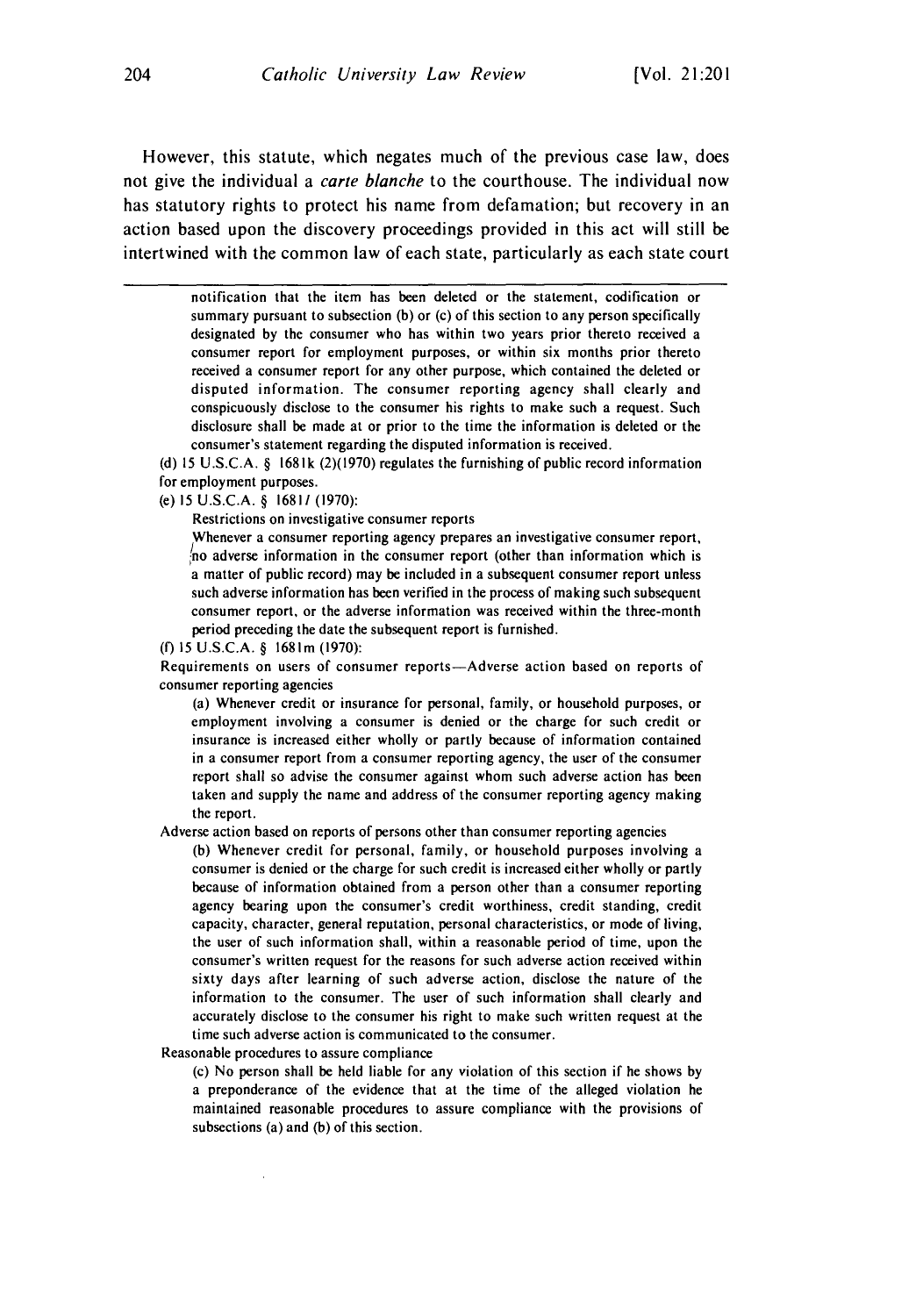#### Negligence as a Cause of Action

The most radical change in the rights of the person reported upon, hereinafter called the "consumer" as in the statute, is the statutory right to sue for ordinary acts of negligence which result in actual damage to him in any United States District Court, regardless of the amount in controversy. Previously, mere negligence was not the basis for a cause of action in any state, regardless of the damages or defamation resulting from such negligence. Rather, a plaintiff had to allege and prove malice in order to recover from the credit reporting company.

In a libel action for the publication of a false report that the consumer was an excessive drinker, the Supreme court of Wisconsin in 1960 held that the consumer had failed to state a cause of action, although he had been damaged by a denial of liability insurance, because there was no allegation that the report was prepared with malice.<sup>9</sup>

Because of a report which stated erroneously that a consumer had been "unethical" in business, bankrupt, and arrested for larceny although he was a responsible member of the community in good financial condition, a consumer was denied financing for the purchase of a house. The Supreme Judicial Court of Massachusetts in 1961 held that mere negligence does not destroy the conditional privilege because the standard of reasonable care would "place undue limitations on communications which the law seeks to protect." The court further stated "The facts that these communications are confidential and that great speed may be required in their preparation militate against a rule that would destroy the privilege by proof of ordinary negligence.""I

In an action based on a report published to ten subscribers which stated that the corporation had gone out of business when in fact it was financially secure, the United States Court of Appeals for the Second Circuit held in 1957 that "the law of New York clearly requires more than mere negligence to destroy the privilege . **. .** . 'Malice . **..**means more than mere negligence or want of sound judgment . **. .** .It means more than hasty or mistaken action.' **"1**

The congressional conference committee specifically determined that the standard of care under 15 U.S.C. § 1681 (1970) would be that of ordinary

<sup>9.</sup> Barker v. Retail Credit Co., 8 Wis.2d 664, 100 N.W.2d 391, 392 (1960).

**<sup>10.</sup>** Retailers Commercial Agency, Inc. v. Retailers Commercial Agency, Inc., 342 Mass. 515, 174 N.E.2d 376, 380 (1961).

II. *Id.* at 522, 174 N.E.2d at 380-81.

<sup>12.</sup> A.B.C. Needlecraft Co. v. Dun **&** Bradstreet. Inc.. 245 F.2d 775. 777 (2d Cir. 1957).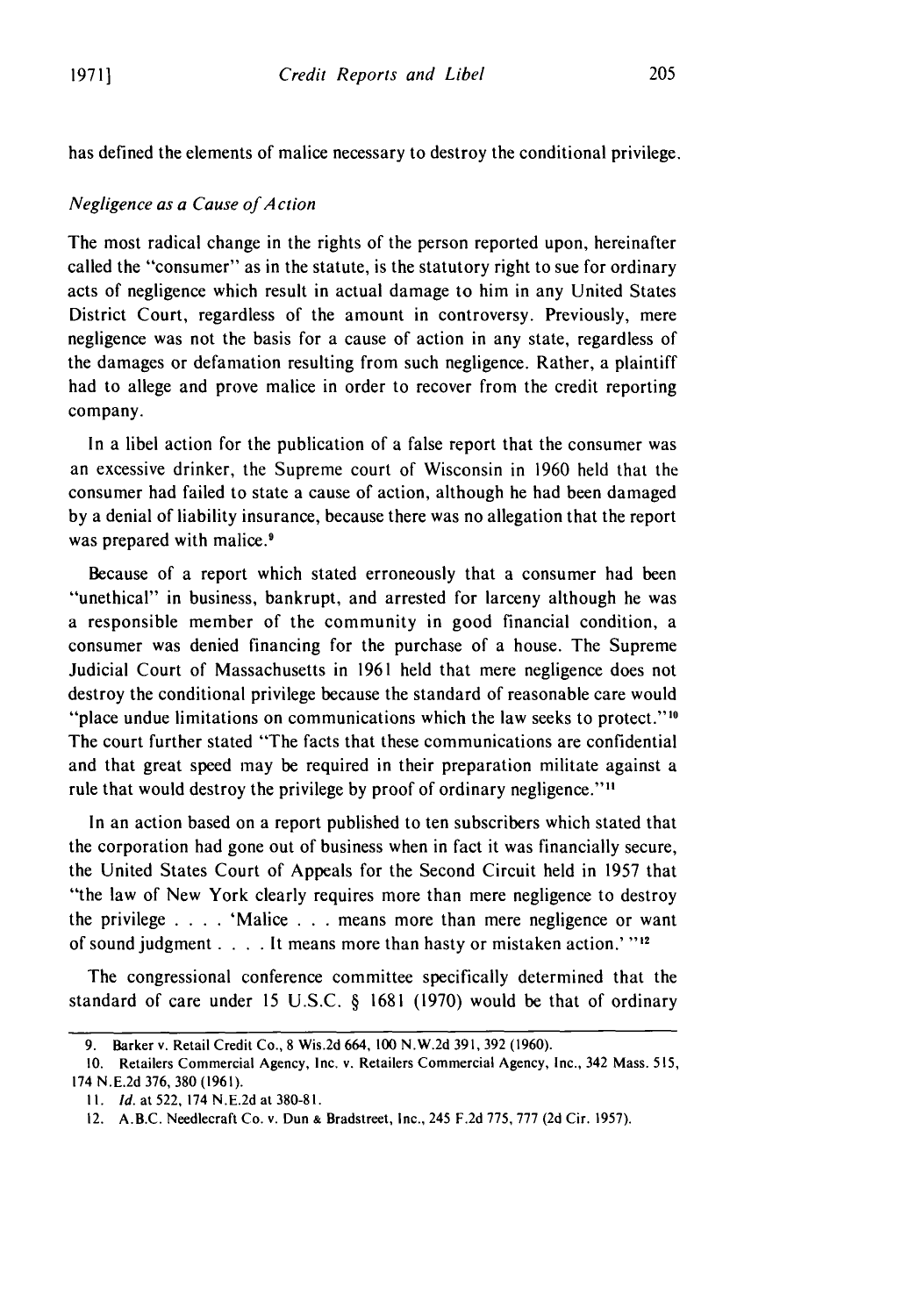negligence by deleting the provision in the Senate bill that made only gross negligence actionable. The House conferees, concerned with the difficulty of proving gross negligence, felt that reporting agencies should be held to a standard of ordinary negligence; and the Senate conferees agreed to insure a greater measure of accuracy.<sup>13</sup> The standard of ordinary care, with the burden of proof shifting to the credit reporting agencies to show compliance with reasonable measures for accuracy, was reinforced in the legislative history by the example given by Senator William Proxmire on the floor of the Senate: "Thus, for example, if a reporting agency fails to follow reasonable procedures to assure the maximum possible accuracy of information in a credit report and is negligent in so doing, a consumer has the right to bring a civil action to recover any actual damages sustained." <sup>4</sup>

Now that 15 U.S.C. § 1681 (1970) is effective,<sup>15</sup> the corporation which is reported to be bankrupt to ten firms with which it does business, as in  $A.B.C.$ Needlecraft *v. Dun & Bradstreet, supra,* can recover actual damages from the negligent credit reporting agency. A financially stable individual who is refused financing for a home because of the credit reporting agency's negligence in gathering information, as in *In re Retailers Commercial Agency, Inc.,* might be awarded any increased value on the home selected as well as the loss of equity in the home during the time he was forced to rent.

Section 1681n of the act deals with civil liability for willful noncompliance<sup>16</sup> and Section 1681o deals with civil liability for negligent noncompliance. Both sections state that the credit reporting agency failing to comply with the provisions of the law designed to assure accuracy is liable to the consumer for the actual damages sustained by the consumer and reasonable attorney's fees. Section 168 **In** allows punitive damages as determined by the courts.

14. *Id.*

16. 15 U.S.C.A. § 1681n (1970):

**(1)** any actual damages sustained by the consumer as a result of the failure;

(2) such amount of punitive damages as the court may allow; and

(3) in the case of any successful action to enforce any liability under this section, the costs of the action together with reasonable attorney's fees as determined by the court.

For the provisions of Sections 1681c, 168le, **1681i,** 1681k (2), 16811 and **1681m** see note 8, supra.

<sup>13. 116</sup> **CONG.** REC. 17,635 (daily ed. Oct. 9, 1970).

<sup>15. 15</sup> U.S.C.A. § 1681 (1970) became effective on April 26, 1971, which was 180 days after enactment.

Any consumer reporting agency or user of information which willfully fails to comply with any requirement imposed [upon the consumer reporting agencies to follow reasonable procedures to assure maximum possible accuracy of the information in all consumer reports on an individual as required by Sections 1681c, 1681e, 1681i, 1681k (2), 16811, and 1681m] under this subchapter with respect to any consumer is liable to that consumer in an amount equal to the sum of $-$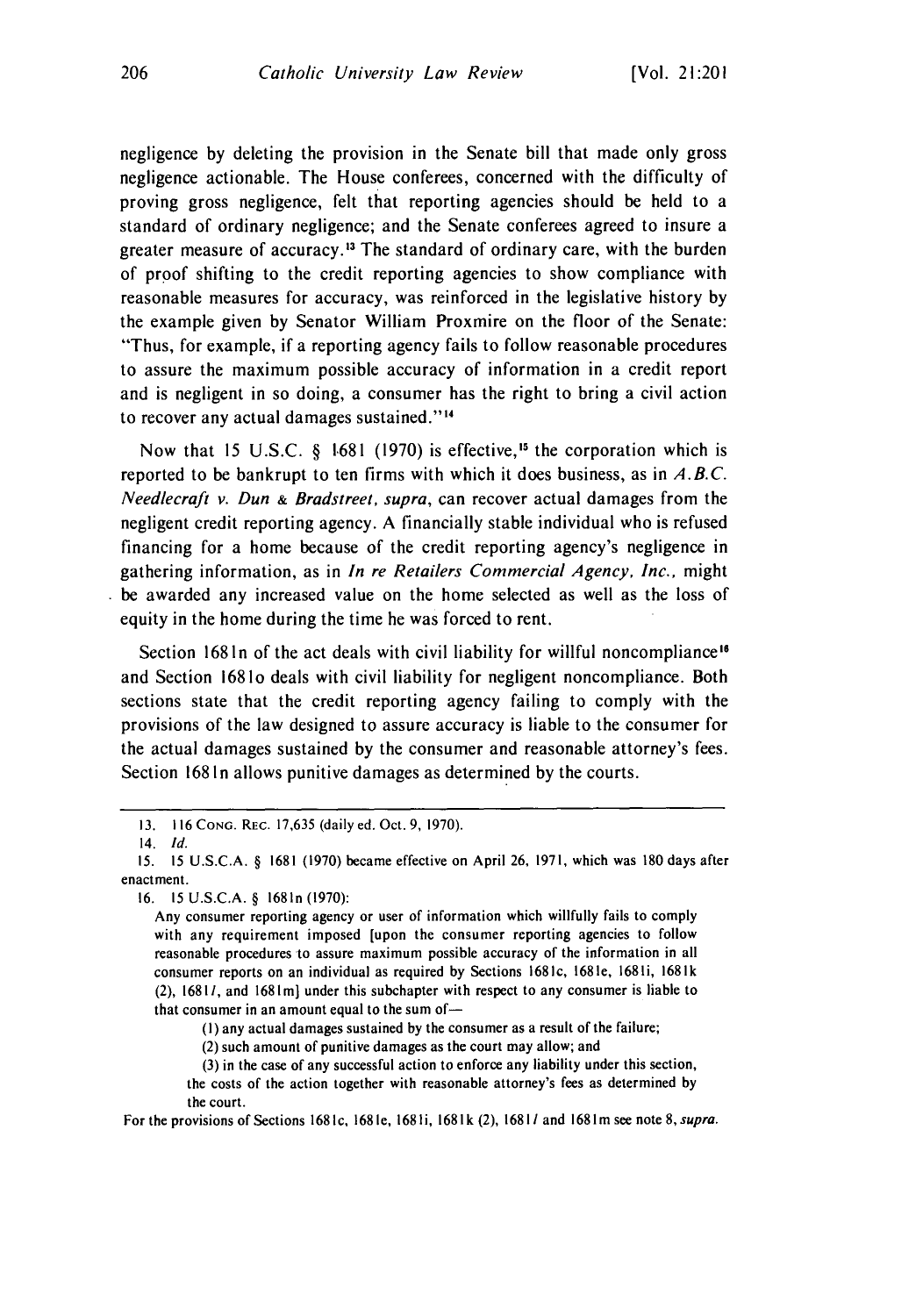#### Libel as a Cause of A ction

The future of common-law libel actions against the credit reporting agencies, which has been the bulk of all previous litigation against these concerns, lies in the interpretation of Section 168 1h(e):

Except as provided in sections 1681n and 1681o of this title, no consumer may bring any action or proceeding in the nature of defamation, or invasion of privacy, or negligence with respect to the reporting of information against any consumer reporting agency, any user of information, or any person who furnishes information to a consumer reporting agency, based on information disclosed pursuant to Section *168* 1g, 168/h, or 1681m *of* this title, as to false information furnished with malice or willful intent to injure such consumer. *<sup>7</sup>*

Section 1681g requires disclosure to consumers of the nature of what is in that consumer's file; Section  $1681h$  spells out the conditions of disclosure to that consumer; and Section 1681m requires that when credit, insurance, or employment is denied (or the charge for credit or insurance is increased) because of adverse information in a credit report, the user of the credit report shall so advise the consumer and furnish him with the name of the credit reporting agency. These statutory discovery procedures will provide the only means of discovering a cause of action. Unauthorized disclosures of credit information and obtaining credit reports on false pretenses will be federal crimes with fines up to \$5,000 and/or imprisonment for not more than one year.<sup>18</sup>

Section  $168 \lg(a)(2)$  requires that the sources of the information be disclosed unless it is an investigative report, and the sources for such an investigative report are only available to the plaintiff "under [the] appropriate discovery procedures in the court in which the action is brought."<sup>19</sup> One avenue for defamation actions where false information is given regarding a consumer would be to sue the credit reporting agency's source of the false information if that source had acted maliciously or with intent to injure. <sup>20</sup>

If the credit reporting agency reports that Mrs. Consumer is an unmarried mother, when in fact she is a childless married woman, and the user of the report denies credit to Mrs. Consumer, Mrs. Consumer can follow the discovery procedures provided in the act. If it were an "investigative consumer report,"

<sup>17. 15</sup> U.S.C.A. § 1681h (1970) (emphasis added).

<sup>18. 15</sup> **U.S.C.A. §§** 1681q, and r (1970).

**<sup>19. 15</sup> U.S.C.A.** § **1681g** (a)(2) **(1970).**

<sup>20.</sup> The individual sources of information contained in the reports are secrets heretofore carefully guarded by the credit reporting agencies. In no case that this writer has studied has she seen where they reveal their sources.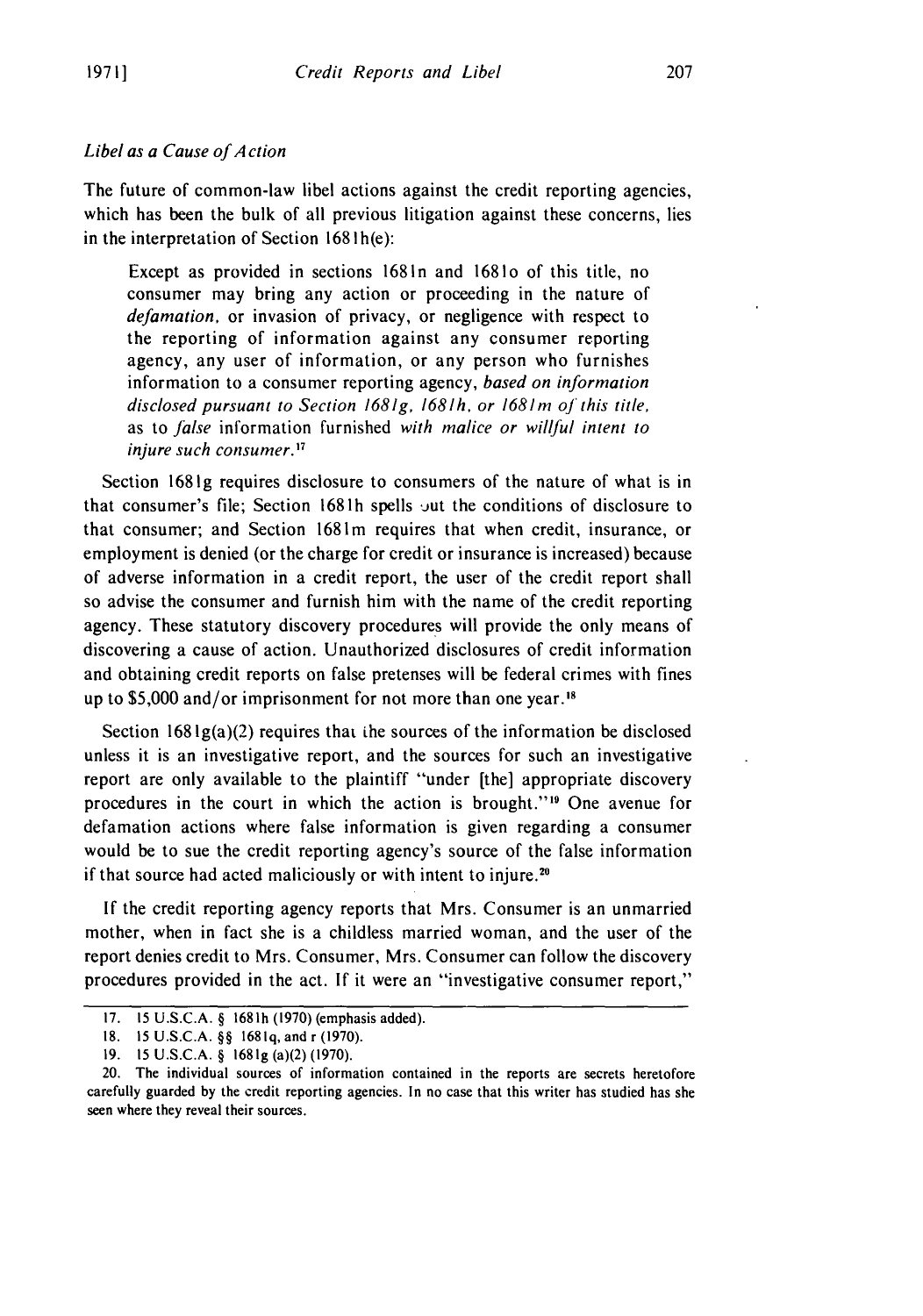Mrs. Consumer could get the name of the source from the credit reporting agency through court action; but if it were a "character-financial" report as the majority are, then the credit agency must tell Mrs. Consumer the source of information under Section 168 1g(a)(2). If the source of the "unwed mother" information were Mrs. Mean Neighbor, who lives next door to Mrs. Consumer and knows Mrs. Consumer is childless and married, then it is possible Mrs. Consumer could proceed against Mrs. Mean Neighbor for slander, since Section 1681h(e) allows defamation suits for "false information furnished with malice or willful intent to injure such consumer."

Another avenue that defamation actions might take would be against the credit reporting agency itself if it subsequently republished the imputation that Mrs. Consumer was an unwed mother after Mrs. Consumer notified the agency of the error. Section 1681i required reinvestigation of the accuracy of items being disputed by the consumer and deletion if the information is inaccurate. If the reinvestigation proves the information inaccurate and such information is not then deleted, this would fulfill the statutory exception for a defamation action on the grounds of "false information furnished with malice or willful intent to injure such consumer" under Section 1681h(e), and punitive 1681(h) (e), and punitive damages would be allowed under Section 1681n for willful noncompliance with the law.

The most probable course that libel actions will take against the credit reporting agencies is based on the last clause in Section  $1681h(e)$ : "except as to false information furnished with malice or willful intent to injure such consumer."<sup>21</sup> The judicial interpretations of what constitutes "malice" in credit reporting may afford an exception in many states to the prohibition in Section 1681h(e) against libel actions against the credit reporting agencies based on information disclosed to the consumer under Sections 168 **1h** and 168 **1m.**

The legislative history of the Fair Credit Reporting Act regarding commonlaw defamation suits is not as clear as it might be. Speaking to the House in a colloquy, Congresswoman Sullivan explained the bill's intent regarding defamation in the following manner:

The bill bars defamation and invasion of privacy suits against an agency, but only if the individual bases his suit on the information disclosed under the act. If the individual uses information obtained through independent sources, whether he has also obtained disclosures under the act or not, he may of course bring any action

<sup>21.</sup> The common-law action for libel is abolished under the statute unless the plaintiff-consumer can prove to the court that the false information was either (I) acquired by means other than those discovery procedures provided in the statute (which will be almost impossible without subjecting oneself to the criminal sanctions of Sections **168lq** or 168 1r) or (2) furnished with malice or willful intent to injure the consumer. S. REP. No. 517, 91st Cong., 2d Sess., 6 (1970).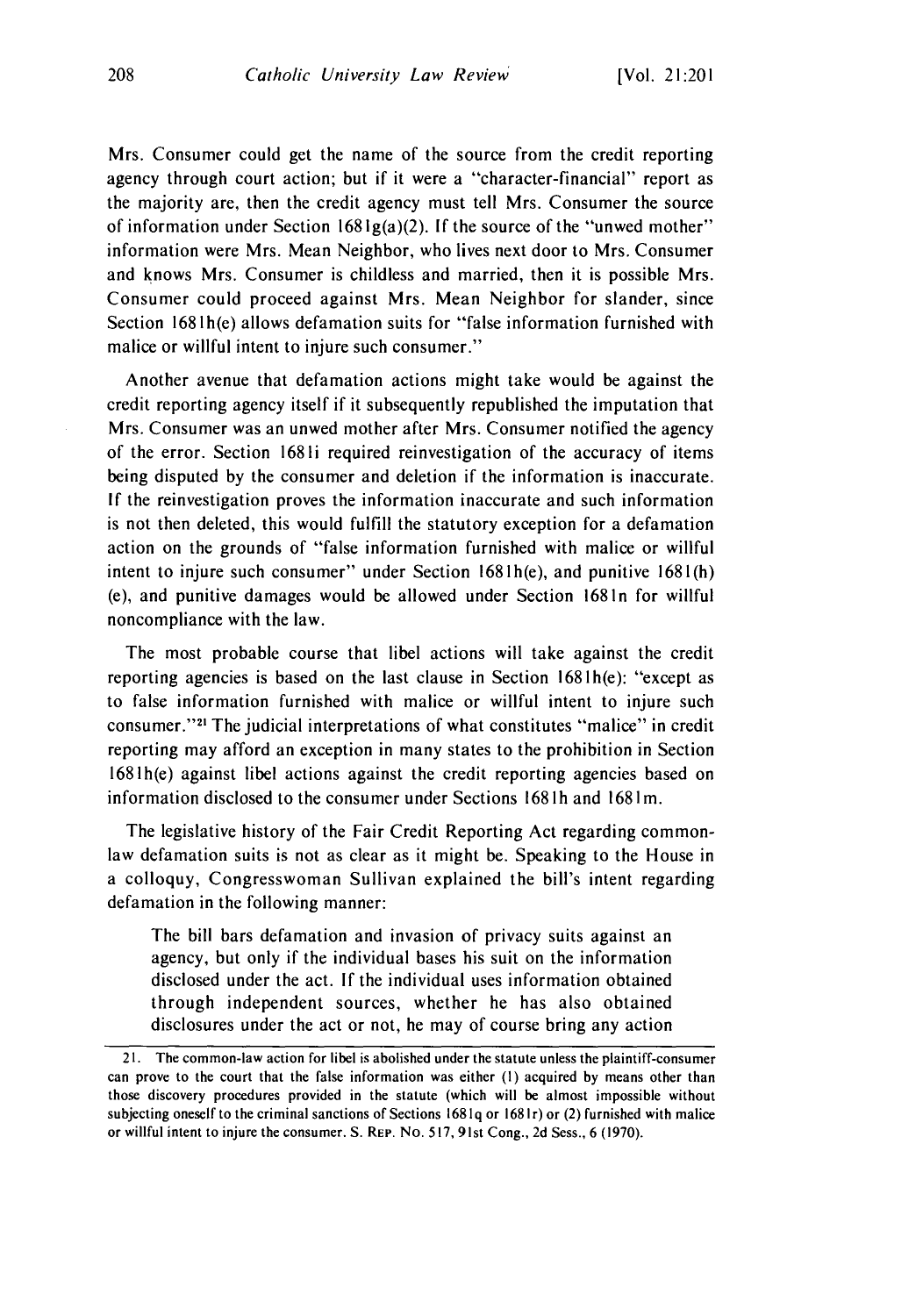allowed by common law or statute. It is not intended that the bill grant immunity to an agency from such suits by individuals whenever the agency has furnished information under this act. In my opinion, this is made clear in the Senate committee report.<sup>22</sup>

However, the Senate committee report does not state that one must obtain the information through independent sources. Since Sections 1681g, 1681h and 1681m (the statutory discovery procedures) provide the only means a person has to learn that he has been adversely affected by a false credit report; and since it will be a federal crime to obtain information under false pretences, the reference to independent sources seems superfluous. Furthermore, the common law allows libel actions when the report has been furnished with malice, and Mrs. Sullivan herself states that the bill is not intended to provide immunity to credit reporting agencies merely because they furnish the consumer with information. It could reasonably be assumed that judges will resolve this confusion by looking to what the Senate report actually does say regarding Section 168 **1h,** and reading that part of the Senate report in conjunction with the statute itself.

The exact language of the Senate report regarding common-law defamation actions under Section 168 **1h** states:

Reporting agencies, their sources and the users of information are given immunity from libel or other suits as a result of information in their credit file disclosed to consumers pursuant to Section  $1681(g)$ ,  $1681(h)$ , and  $1681(m)$  unless the information was furnished with malice or willful intent to injure the consumer. The immunity provisions under this section do not extend to information acquired by a consumer through other means. $^{22}$ 

Section 1681(h) could reasonably be interpreted by a judge, familiar with the depth and color that the word "malice" has assumed in defamation actions against credit reporting agencies, that credit reporting agencies are not given immunity from libel suits based on these discovery provisions when their reports are published with "malice," as malice is presently defined in the common law. The Senate report says, "Reporting agencies **...** are given immunity... unless the information was furnished with malice . **. . ."** The statute itself says there shall be no "action or proceeding in the nature of defamation **...** based on information disclosed . . . except as to false information furnished with malice or willful intent to injure such consumer."<sup>24</sup> The words "unless" and "except" as used above seem to import a vastly different situation regarding

<sup>22. 116</sup> **CONG.** REC. 10,052 (daily ed. Oct. 13, 1970).

<sup>23.</sup> S. REP. No. 517, 91st Cong., 2d Sess., 6 (1970).

<sup>24. 15</sup> U.S.C.A. § 1681h (e) (1970).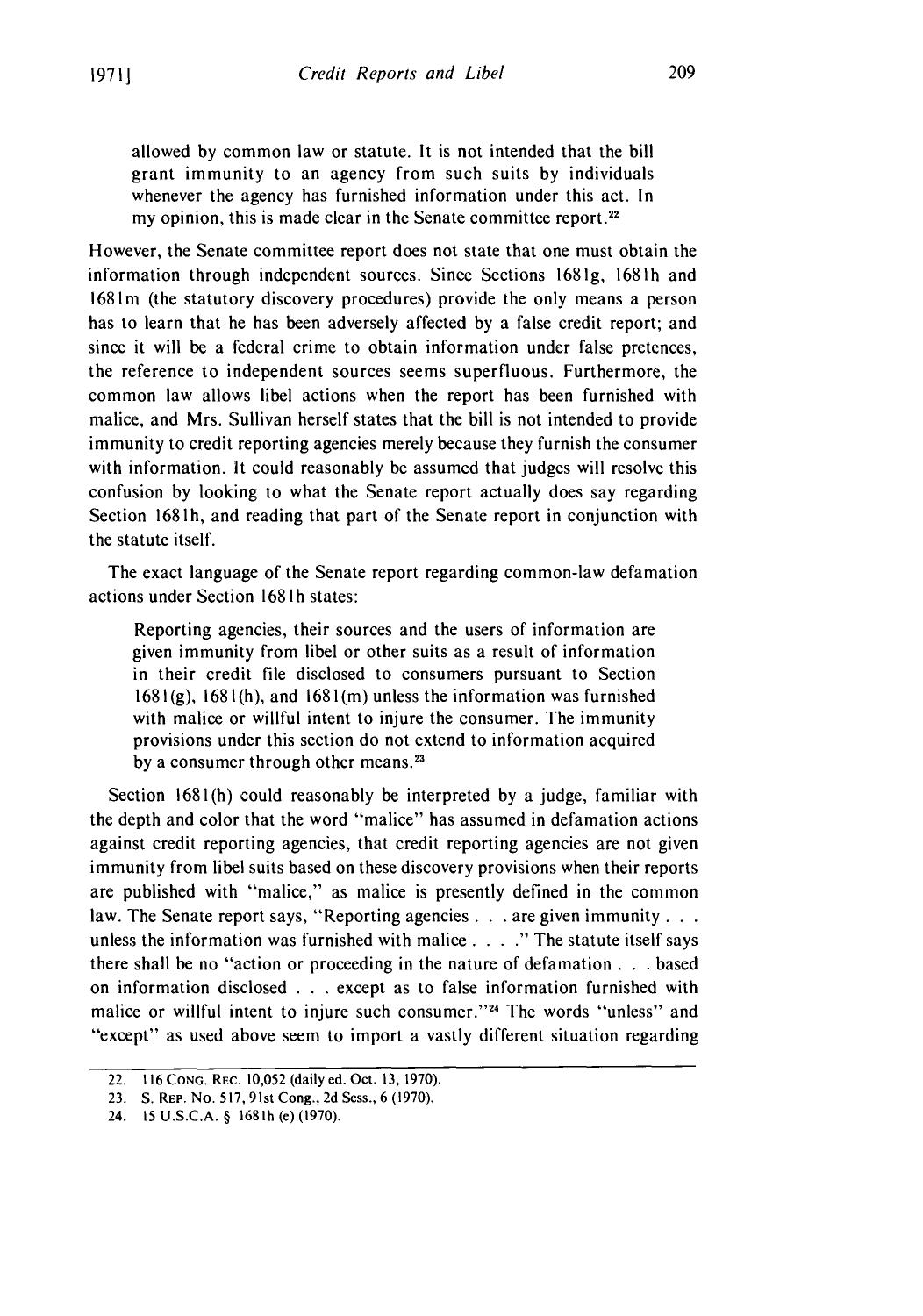immunity from suit than that described by Mrs. Sullivan in her colloquy.

#### Malice as Defined in the Common Law

Since it is well settled that actions in derogation of a statute are to be strictly construed, this study will proceed on the assumption that the statute grants immunity from defamation suits except when the false information was furnished with malice, and will turn to the common law to investigate the meaning of "malice" in the context of publication by credit reporting agencies.

Operating on the premise that the conditional privilege or immunity in the law of defamation heretofore enjoyed by the credit reporting industry is a matter of public policy in the furtherance of commerce and the public welfare, the courts have generally demanded a stringent standard for an acceptable proof of malice since the general judicial opinion has been that the encouragement of commerce balanced the basic individual right to have one's reputation unattacked by false and defamatory allegations.<sup>25</sup> As one judge explained "The reason for the privilege is that in furnishing information the agencies are supplying a legitimate business need, and that without the privilege few would undertake to furnish such information, and the cost thereof would be high, if not prohibitive."<sup>26</sup>

While the "legitimate business need" for erroneous information is questionable, the courts have usually held that extreme carelessness does not destroy the conditional privilege. The majority of the courts have held that it takes actual malice, as distinguished from the constructive malice inherent in a defamation, to defeat the qualified privilege. There are shades of difference in the various state decisions as to what constitutes actual malice, but most judicial decisions have held that actual malice extends beyond overt hostility and ill will to embrace a "conscious indifference to the rights of an individual" or a "reckless and wanton disregard of the truth." The line between extreme carelessness and a reckless and wanton disregard for the truth is impossible to define in the abstract and therefore must be predicated upon the facts of individual cases.

In one of the more enlightened decisions, Dun *&* Bradstreet, *Inc. v. Robinson,2Y* the Supreme Court of Arkansas upheld the lower court's definition of malice as being both personal (wherein the malice is based upon overt feelings of hostility and hatred) and impersonal (wherein the malice is based upon such

<sup>25.</sup> Watwood v. Stone's Mercantile Agency, 194 F.2d 160, 161 (D.C. Cir. 1952).

**<sup>26.</sup>** Altoona Clay Products, Inc. v. Dun **&** Bradstreet, Inc., **286** F. Supp. **899, 910** (W.D. Pa. **1968).**

<sup>27. 233</sup> Ark.168, 345 S.W.2d 34, 38-39 (1961).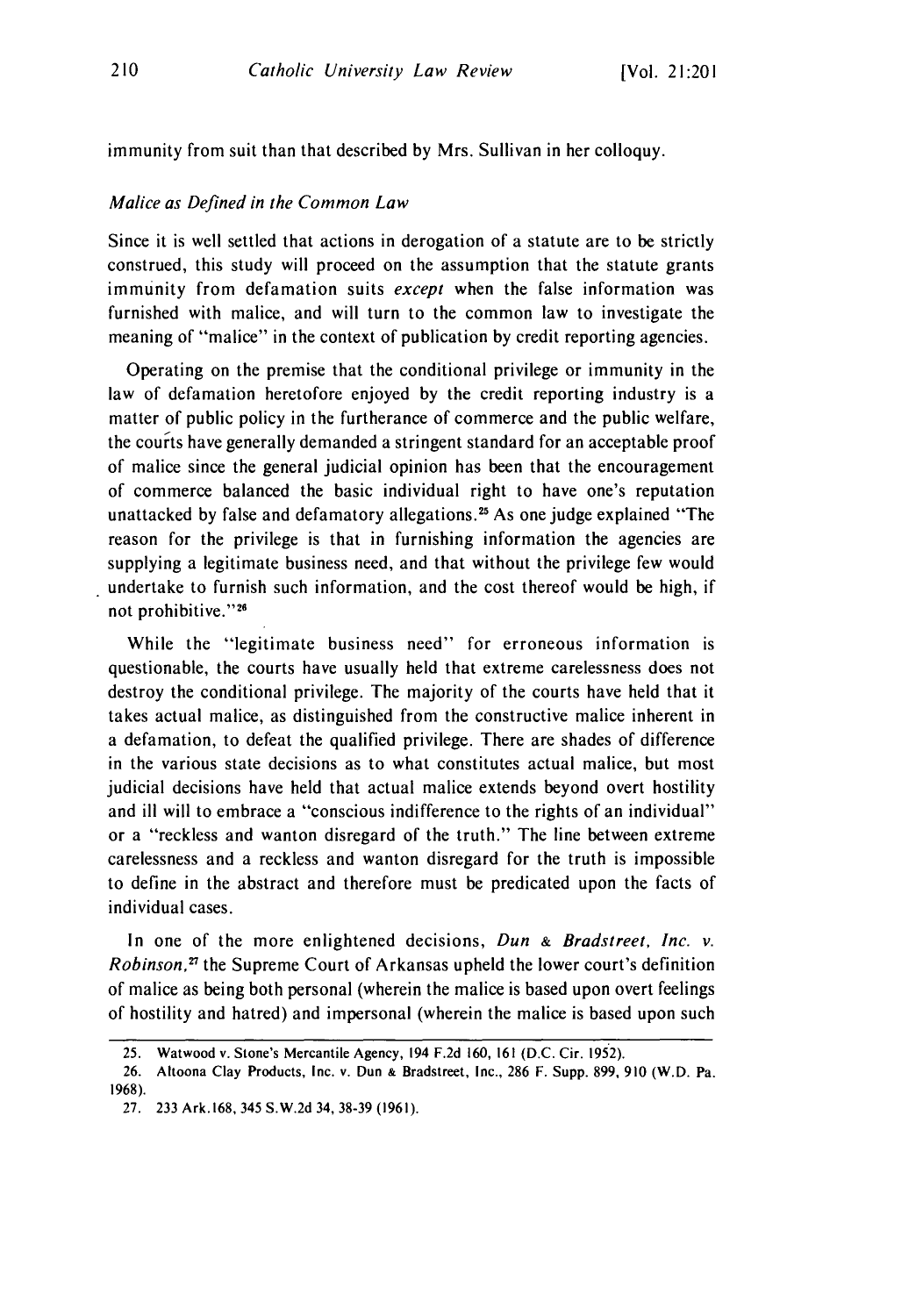conscious disregard of the consequences that it is tantamount to ill will). In this case, a new correspondent for Dun & Bradstreet, Mrs. Margaret Lawrence was asked if she had heard that Joe Robinson was going out of business. Having been told to report any unusual occurences, she immediately telephoned the information to the Little Rock office. Four days later, the Dun & Bradstreet office in Little Rock reported without requests to 36 of its subscribers, who had requested information on Robinson in the past, that Robinson's business was "Reported Discontinued."<sup>28</sup>

On appeal, the credit reporting bureau contended that the definition of actual malice by the trial court should be narrowed to malice in the moral sense, the feeling of hate and animosity, rather than the following definition of actual malice by the trial court in its jury instructions:

Malice is defined as the doing of a wrongful act, either in a personal sense, as the doing of an act intentionally that is wrong, or the doing of an act actuated by spite, grudge, hatred, ill will or evil intent, or in the impersonal sense, as the doing of an act without just cause or excuse, with such a conscious indifference or reckless disregard as to its results or effects upon the rights or feelings of others as to constitute ill will.29

Rejecting the argument that the definition should be narrowed, the Supreme Court of Arkansas reasoned that the elimination of conscious indifference or reckless disregard would give unwarranted protection to a mercantile agency, "while placing an undue burden upon the individual or concern which has borne the brunt of untrue and damaging statements."<sup>30</sup> Because the Supreme Court of Arkansas felt that "prudence would have dictated that the company await further clarification,"<sup>31</sup> the decision that Dun  $\&$  Bradstreet had lost its privilege because of conscious indifference to the rights of Robinson was affirmed; and some degree of individual rights was recognized.

The Arkansas case is in sharp contrast to the District of Columbia case previously discussed, involving a childless married woman who was described as an unwed mother in a credit report. On the basis that marital status and number of dependents relate to credit status, the court of appeals affirmed the district court's ruling for the credit reporting agency because the "qualified privilege is broad enough to cover the statements in appellee's report."<sup>32</sup> The

<sup>28.</sup> However, Mrs. Lawrence talked with Robinson's secretary the day after her telephone report, who stated that the report was not true. Mrs. Lawrence wrote rather than telephoned this information to the Little Rock office, which followed its first report to the 36 subscribers with the information that Robinson "denied reports that operation discontinued."

<sup>29.</sup> Dun & Bradstreet, Inc. v. Robinson, 233 Ark. 168, 172, 345 S.W.2d 34, 38 (1961).

<sup>30.</sup> *Id.* at 173, 345 S.W.2d at 39.

<sup>31.</sup> Id.,345S.W.2dat4O.

<sup>32.</sup> Watwood v. Stone's Mercantile Agency, 194 F.2d at 161.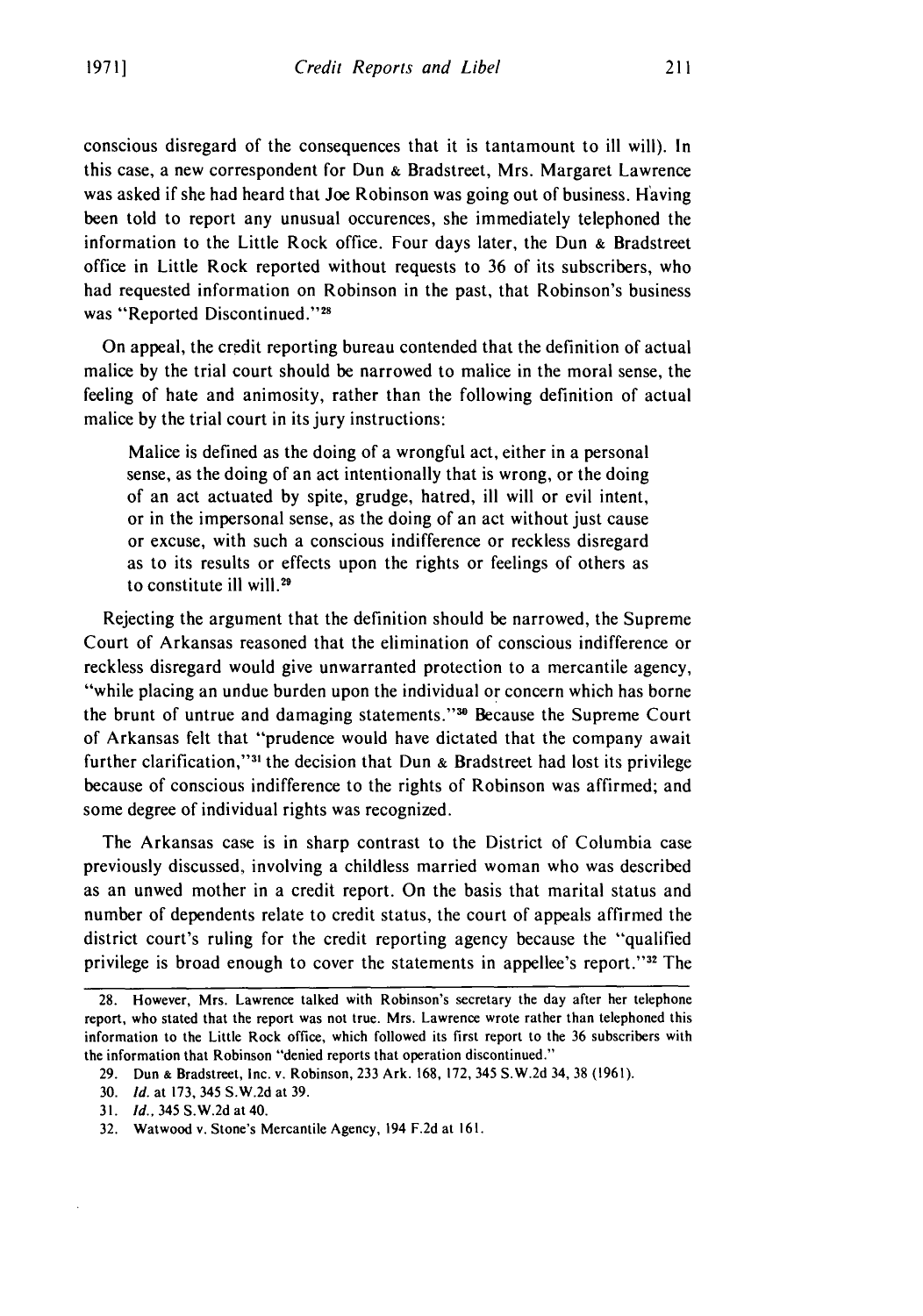holding that the credit reporting company was within the bounds of their conditional privilege was made in spite of the court's recognition that bad faith would defeat the privilege. There was no discussion in this case as to what degree of reckless disregard of the truth would constitute bad faith sufficient for the plaintiff to recover.

Florida law requires proof that the false publication is made from express malice, and malice is strictly construed. In *Hooper-Holmes Bureau v. Bunn*,<sup>33</sup> the credit reporting company falsely reported that an insurance agent, Bunn, had been fired for dishonesty. The plaintiff was able to obtain recovery in this case on the basis of an admission by the credit reporting company's agent of an intention to ruin the plaintiff insurance agent.<sup>34</sup> When the credit reporting company subsequently published the false information about Bunn's "dishonesty" after having been notified of the error, the Fifth Circuit found the willful publication of false and defamatory material to be express malice.<sup>35</sup>

In a more recent Florida case, the Fifth Circuit includes in the definition of actual malice "such carelessness and willful disregard of [the individual's] rights as to amount in law to actual malice."<sup>36</sup> In this case, Morgan v. Dun & Bradstreet, Inc., the credit reporting bureau republished false information after being notified of its error.<sup>37</sup> Judge James Coleman of the Fifth Circuit held that subsequent publication of false information with knowledge it is false satisfies the requirement for malice under Florida law.

The degree to which the courts moved during this century in protecting the credit reporting agencies can be clearly seen by comparing the 1902 case of Douglas v. Daisley3*a* in Massachusetts with a 1961 Mississippi case, Retail Credit Company v. Garraway,<sup>39</sup> a case of first impression in that state. The First Circuit Court of Appeals, in *Douglass*, held that the credit reporting

<sup>33. 161</sup> F.2d 102 (5th Cir. 1947).

<sup>34.</sup> The plaintiff Bunn accidentally discovered the error contained in his report and attempted to correct it with the credit reporting company's agent, Cohen. Because Bunn had allegedly hit a friend of Cohen's, Cohen refused to listen to Bunn and further stated that he would make it impossible for Bunn ever to secure employment in Miami. Two subsequent reports contained the same "information" about Bunn's dishonesty and prevented him from obtaining employment.

<sup>35.</sup> Hooper-Holmes Bureau, Inc. v. Bunn, 161 F.2d at 102.

<sup>36.</sup> Morgan v. Dun & Bradstreet, Inc., 421 F.2d 1241, 1242 (5th Cir. 1970).

<sup>37.</sup> Judge Coleman found that Dun & Bradstreet continued to report implications that the plaintiff systematically defaulted on payments due his suppliers even though the evidence, visits to the Mobile, Alabama office of Dun & Bradstreet from 1961 to July, 1965, contradicted this error and put Dun **&** Bradstreet on notice of the falsity of the reports. In the opinion, Judge Coleman stated regarding the November, 1965, and March, 1966, reports sued upon, "The entire publication clearly implies that the plaintiff, Joseph F. Morgan, is a deadbeat and a fraud. As a result of this credit report plaintiffs credit was terminated, his ability to purchase for cash was impaired, and finally his Fort Walton, Florida, drug business was destroyed." Id. at 1242.

<sup>38. 114</sup> F. 628 (1st Cir. 1902).

<sup>39. 240</sup> Miss. 230, 126 So.2d 271 (1961).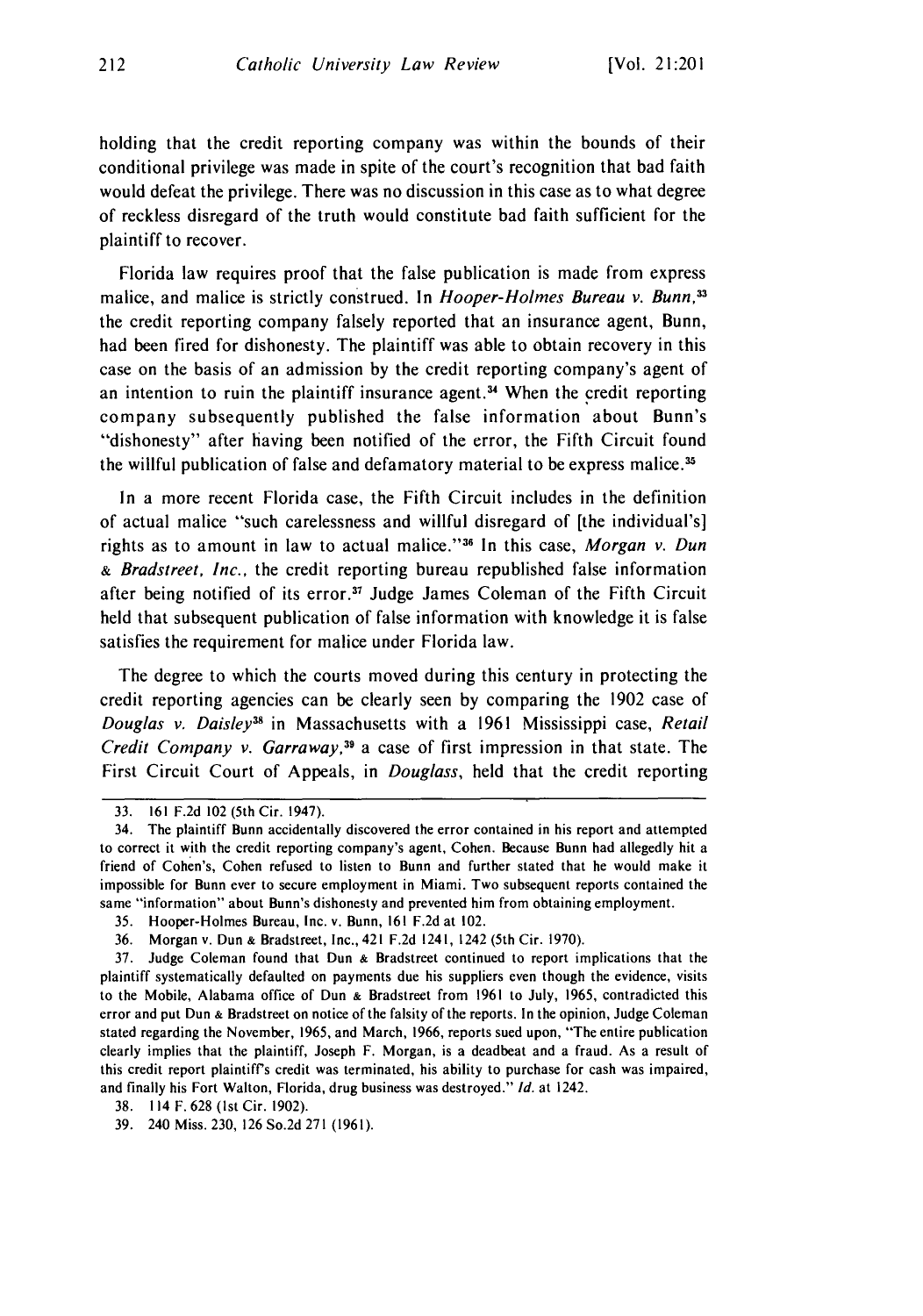agency must employ reasonable care to retain the privilege, but that an unavoidable mistake, lacking elements of negligence, would not destroy the conditional privilege and its immunity.<sup>40</sup> The court stated, "No privilege which affects the public at large grants immunity from negligent and careless acts."' and held the credit reporting agency to the ordinary rule of due care.

Approximately sixty years later, in Retail Credit Company v. Garraway, supra, the Supreme Court of Mississippi adopted the national majority rule and held that the communication of a mercantile agency retains its privilege unless it is sent with malice.<sup>42</sup> This court held that under Mississippi law the concept of actual malice would embrace reckless disregard of the truth, for "such gross disregard of the rights of the person published **[by** the information in the report] as will be equivalent to malice in fact."<sup>43</sup>

The same year the Mississippi court set such stringent requirements to defeat the conditional privilege, the Massachusetts courts specifically stated that mere negligence did not destroy the conditional privilege, having already reversed their earlier holding in *Douglass*. In a thorough review of the cases outside Massachusetts as well as within it, the Supreme Judicial Court of Massachusetts in In re Retailers Commercial Agency, Inc., reasoned that there is "no social utility in reports that are made recklessly or without reasonable grounds" 4 and therefore held that a reckless disregard of the truth would be equivalent to malice in regard to the conditional privilege. However, the court was careful to define its concept of the reckless disregard of the truth which would be tantamount to malice by stating that it must be "'more than mere negligence or want of sound judgment' and there must be 'more than hasty or mistaken action.' "<sup>45</sup> On the basis that good faith requires the credit reporting bureau to have reasonable grounds for believing the information published is true, the court found that the two conflicting credit reports regarding the same subject were sufficient evidence to submit to a jury for determination of the credit reporting agency's good faith.

44. Commercial Agency Inc. v. Retailers Commercial Agency, Inc., 342 Mass. 515, 519, 174 N.E.2d 376, 380 (1961).

45. Id.

<sup>40.</sup> A credit reporting agency published that the subject of the report had made an assignment for the benefit of his creditors, when in reality the person had made an assignment to secure endorsement on a note. The report was sent to the credit reporting company by one of its agents on a form which required details, unfurnished in this instance, about the nature of any such transaction.

<sup>41.</sup> Douglass v. Daisley, 114 F. at 634.

<sup>42.</sup> Mrs. Delores Garraway had obtained copies of her credit reports through the ruling of a Chancery Court. These Retail Credit Company reports falsely stated to an insurance company that Mrs. Garraway was a drunkard. The Supreme Court of Mississippi overruled the lower court and held that one could not obtain discovery of qualifiedly privileged reports via a pure bill of discovery in equity.

<sup>43.</sup> Retail Credit Company v. Garraway, 240 Miss. 230, 234, 126 So.2d 271, 275.